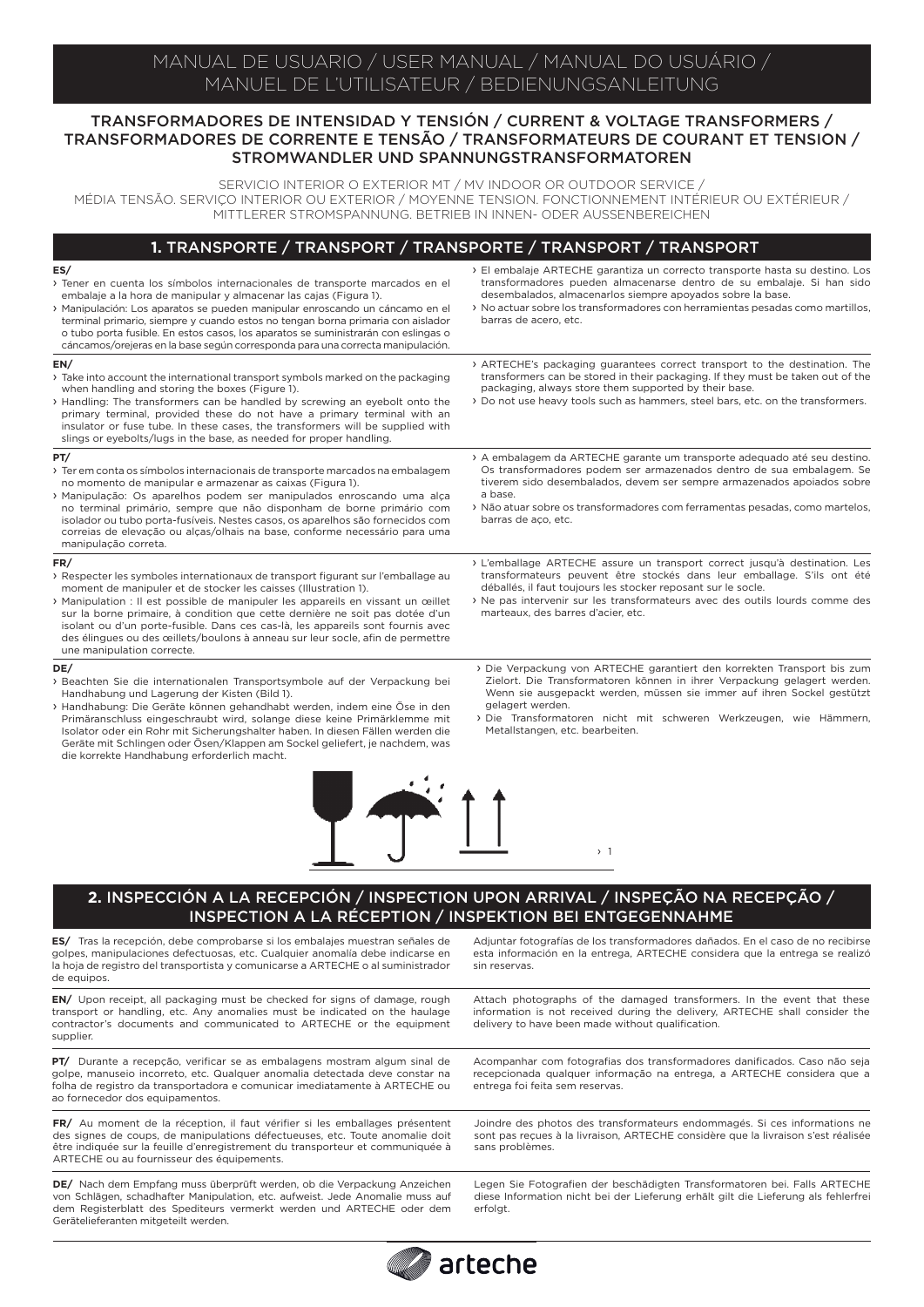

### **3.** MANIPULACIÓN / HANDLING / MANIPULAÇÃO / MANIPULATION / HANDHABUNG



### **4.** INSTRUCCIONES EN LA INSTALACIÓN / INSTALLATION INSTRUCTIONS / INSTRUÇÕES NA INSTALAÇÃO / INSTRUCTIONS LORS DE L'INSTALLATION / INSTALLATIONSANLEITUNG

### **ES/** 4.1. SEGURIDAD EN LA INSTALACIÓN

Los Transformadores de Medida son equipos eléctricos. Por ello, el montaje y conexionado de los transformadores deben ser realizados por personal capacitado para ello. Un montaje o conexionado erróneo puede llevar a mal funcionamiento o fallo definitivo del transformador, por ello se recomienda seguir las instrucciones que se mencionan a continuación:

- **a)** El montaje de los transformadores se debe realizar sobre cables que no estén con tensión.
- **b)** El borne de tierra del transformador debe conectarse rígidamente a tierra  $(fiqura 4)$ .
- **c)** El o los arrollamientos secundarios del transformador deben conectarse a tierra a través de uno cualquiera de sus bornes. En caso de toma intermedia se pondrá a tierra el borne común (figura 3).
- **d)** Verificar que las conexiones primarias y secundarias están correctamente apretadas, y las superficies en contacto bien limpias.

# **EN/ 4.1. INSTALLATION SAFETY**<br>The Instrument Transformers are

Instrument Transformers are electrical equipment. Thus, the assembly and wiring of the transformers must be carried out by staff qualified to do so. Incorrect assembly or wiring can result in the poor operation or complete failure of the transformer. Thus, it is important to follow the instructions set out below:

- **a)** Mounting of transformers must be done on cables without power.
- **b)** The transformer's earth terminal must be securely earthed (fig. 4).
- c) The transformer's secondary winding(s) must be earthed through one of its terminals. In the case of intermediate taps, the common terminal will be earthed (fig. 3).
- d) Check that the primary and secondary connections are correctly tightened and that the contact surfaces are clean.

### **PT/** 4.1. SEGURANÇA NA INSTALAÇÃO

Os transformadores de medida são equipamentos elétricos, e sua montagem e conexão devem ser realizadas por pessoal especializado. Uma montagem e conexão mal feitas podem levar ao mau funcionamento ou à avaria definitiva do transformador, pelo que se recomenda o cumprimento das instruções mencionadas a seguir:

- **a)** A instalação de transformadores deve ser realizada em cabos não energizados.
- **b)** O borne de terra do transformador deve ser conectado rigidamente a terra (figura 4).
- c) O ou os enrolamentos secundários do transformador devem ser conectados a terra através de qualquer um de seus bornes. Para o caso de derivação, se deve conectar a terra o borne comum (figura 3).
- d) Verificar se as conexões primárias e secundárias estão corretamente apertadas e as superfícies em contato bem limpas.

### **FR/** 4.1. SÉCURITÉ LORS DE L'INSTALLATION

Les transformateurs de mesure sont des équipements électriques, leur montage et raccordement doivent être réalisés par du personnel qualifié. Un montage ou raccordement incorrect peut entraîner un dysfonctionnement ou un défaut définitif du transformateur, il est donc conseillé de suivre les instructions fournies ci-dessous :

- a) L'installation des transformateurs doit être effectuée sur des câbles n'étant pas sous tension.
- **b)** La borne de mise à la terre du transformateur doit être raccordée fermement à la terre (illustration 4).
- c)Il faut raccorder à la terre le ou les enroulements secondaires via l'une de leurs bornes. Dans le cas de la prise intermédiaire, la borne commune sera raccordée à la terre (illustration 3).
- d) Vérifier que les raccordements primaires et secondaires sont correctement serrés et que les surfaces de contact sont propres.
- **e)** Verificar el correcto cableado exterior. Debe verificarse la correcta polaridad de las conexiones.
- **f)** En el caso de los transformadores de intensidad sin primario, se suministra el transformador con un terminal para dar potencial (fig. 4). Este terminal deberá ser conectado a la barra primaria.



### **¡ATENCIÓN! TRANSFORMADORES DE TENSIÓN**

**Todo secundario que no esté cargado deberá quedar a circuito abierto.** Cortocircuitar sus extremos supone la destrucción del aparato y graves daños para el personal e instalaciones circundantes.

### **IATENCIÓNI TRANSFORMADORES DE INTENSIDAD**

**Todo secundario que no esté cargado debe ser cortocircuitado.** La tensión entre bornes secundarios a circuito abierto puede alcanzar valores peligrosos, llegando incluso a destruir el aparato.

e) Check that the external wiring is correct. The correct polarity of the connections must be verified.

**f)** Current transformers without primary windings are supplied with a terminal to supply power (fig. 4). This terminal should be connected to the primary pass-through bar.



## **ATTENTION! VOLTAGE TRANSFORMERS**

**All secondaries that are not live should end in an open circuit.** Short-circuiting its ends implies destroying the transformer and a serious hazard for the personnel and surrounding installations. **ATTENTION! CURRENT TRANSFORMERS**

**All secondary windings not connected to a secondary circuit must be short-circuited.** The voltage between the secondary terminals across the open circuit may reach dangerous levels, and could even end up destroying the transformer.

- e) Verificar o correto cabeamento exterior. Se deve verificar a correta polaridade das conexões.
- **f)** No caso dos transformadores de corrente sem primário, é fornecido um transformador com um terminal para dar potencial (fig. 4). Este terminal deverá ser conectado à barra primária.



#### **ATENÇÃO! TRANSFORMADORES DE TENSÃO**

**Todo o secundário que não esteja carregado deverá ficar<br><b>em circuito aberto.** Curto-circuitar seus extremos implicará a destruição do equipa-mento e graves danos para o pessoal e instalações circundantes.

### **ATENÇÃO! TRANSFORMADORES DE CORRENTE**

**Todo o secundário que não esteja ligado à carga, deve ser curto circuitado.** A tensão entre bornes secundários em circuito aberto pode alcançar valores perigosos podendo chegar inclusive a destruir o equipamento.

- e) Vérifier que le câblage extérieur est correct. Il faut contrôler la polarité correcte des raccordements.
- **f)** Si les transformateurs de courant sont sans primaire, ils sont fournis avec un terminal afi n de donner le potentiel (illustration 4). Ce terminal devra être connecté à la barre primaire.



### **ATTENTION ! TRANSFORMATEURS DE TENSION**

**Tout enroulement secondaire n'étant pas chargé, devra rester en circuit ouvert.** Court-circuiter ses extrémités peut causer la destruction de l'appareil et de graves dommages au personnel et aux installations environnantes

### **ATTENTION ! TRANSFORMATEURS DE COURANT**

**Tout enroulement secondaire non raccordé devra être courtcircuité.** La tension entre les bornes secondaires en circuit ouvert peut atteindre des valeurs dangereuses pouvant même détruire l'appareil.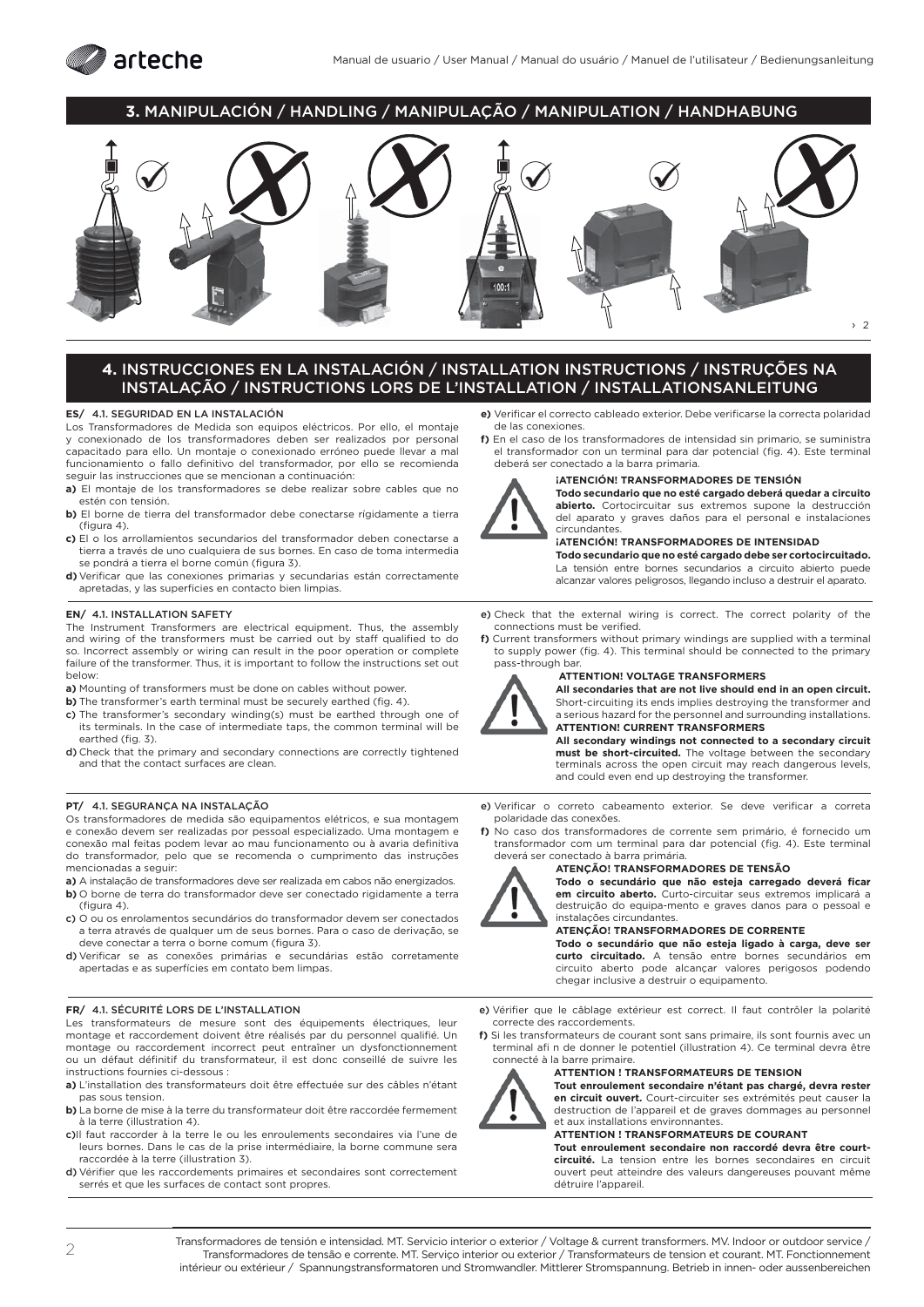

### **DE/** 4.1. SICHERHEIT BEI DER INSTALLATION

Transformatoren sind elektrische Geräte, sie dürfen nur von Fachkräften montiert und angeschlossen werden. Ein inkorrekte Montage oder ein inkorrekter Anschluss kann zu fehlerhaftem Funktionieren oder endgültigem Versagen des Transformators führen, deshalb empfiehlt es sich, die nachfolgende Anleitung zu beachten:

- **a)** Die Installation von Transformatoren werden auf Leitungen durchgeführt werden nicht erregt sind.
- **b)** Die Erdungsklemme des Transformators muss fest an die Erdung angeschlossen sein (Bild 4).
- **c)** Muss oder müssen der, bzw. die Wicklungen des Transformators an die Erdung über eine der Klemmen angeschlossen sein. Bei einer indirekten Stromversorgung kann es eine gemeinsame Erdung sein (Bild 3).
- **d)** Überprüfen Sie, ob die Primär- und Sekundärverbindungen korrekt angezogen sind und die Kontaktoberflächen gut gereinigt sind.
- **e)** Überprüfen Sie, ob die richtigen Kabel für Installationen in Außenbereichen verwendet wurden. Die richtige Polung der Verbindungen muss überprüft werden.
- **f)** Sollten keine Primärstromkreis-Stromwandler vorhanden sein, wird der Transformator mit einem Terminal geliefert, um Potenz zu erzeugen (Bild 4). Das terminal muss mit der Primärstromkreis-Stange verbunden sein. **ACHTUNG! SPANNUNGWANDLER**



**Alle nicht angeschlossenen Sekundäreinheiten müssen im off enem Stromkreis bleiben.** Bei Kurzschliessen der Enden kommt es zur Zerstörung des Gerätes und schweren Personen- und Sachschäden in der unmittelbaren Umgebung. **ACHTUNG! STROMWANDLER**

**Alles Sekundäre, das nicht unter Spannung steht, muss kurzgeschlossen sein.** Die Spannung zwischen den Sekundärklemmen und dem off enen Kreis können gefährliche Werte erreichen und sogar das Gerät zerstören.